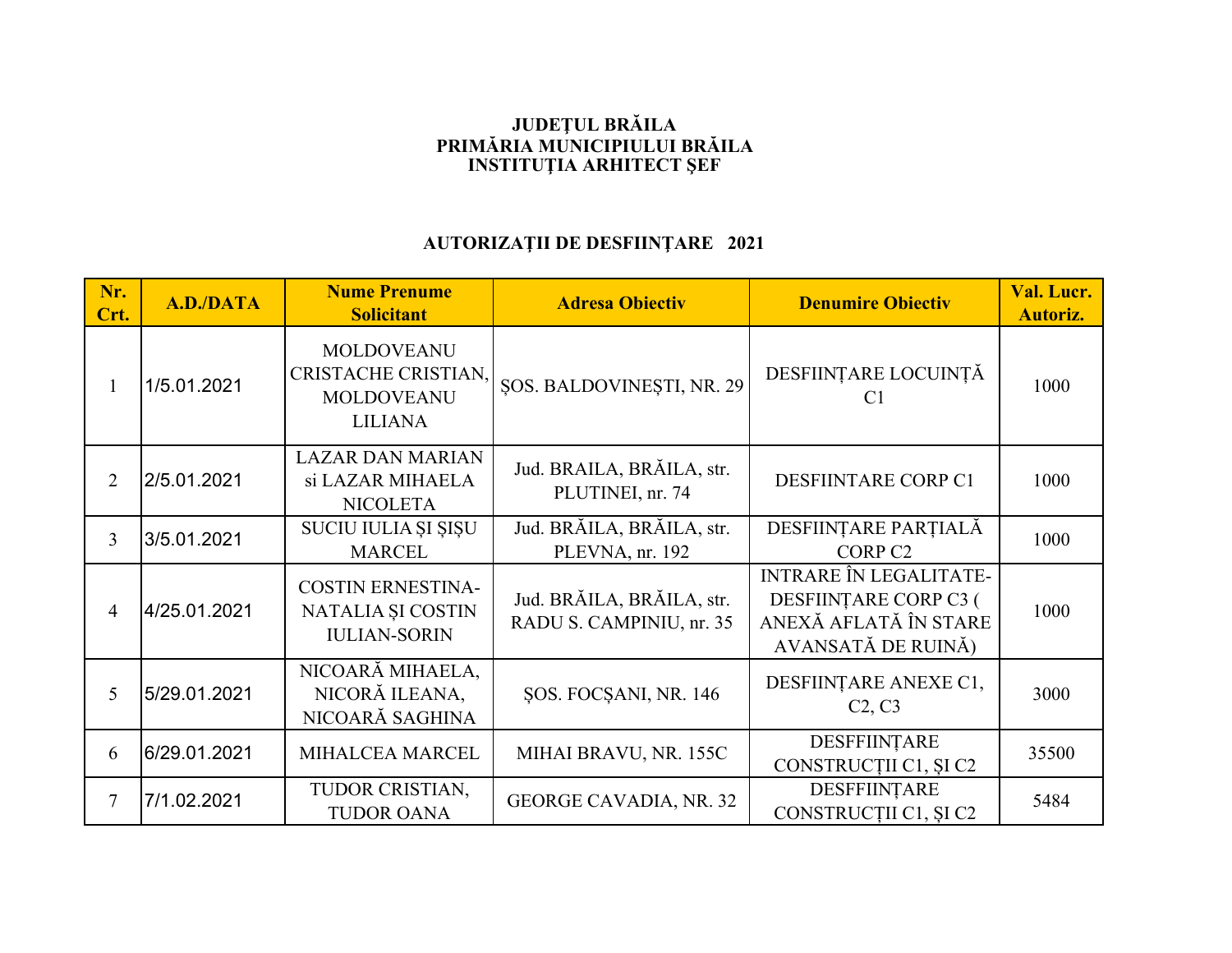| 8  | 8/2.02.2021   | MOISE CRISTINA,<br>MOISE STEFAN                                                        | GRAȚIEI, NR. 5, LOT A, LOT<br>B                                                     | DESFIINȚARE ANEXE C3-<br><b>INTRARE ÎN LEGALITATE</b>                                                             | 1000   |
|----|---------------|----------------------------------------------------------------------------------------|-------------------------------------------------------------------------------------|-------------------------------------------------------------------------------------------------------------------|--------|
| 9  | 9/2.02.2021   | <b>STEFAN VASILE</b>                                                                   | VASILE ALECSANDRI, NR. 1                                                            | DESFIINȚARE<br>CONSTRUCȚII P C1, C2, C3                                                                           | 32383  |
| 10 | 10/2.02.2021  | <b>IVAN IONEL -</b><br>LEONARD, IVAN<br><b>LAURA</b>                                   | FND. DEPOULUI, NR. 5                                                                | DESFIINȚARE LOCUINȚĂ ȘI<br>CONSTRUCȚIE PROVIZORIE                                                                 | 27050  |
| 11 | 11/2.02.2021  | POPESCU NICULINA,<br>POPESCU IONEL,<br><b>JANTEA LENUTA</b>                            | C. D. GHEREA, NR. 42                                                                | DESFIINȚARE PARȚIALĂ<br>CORP C1 ȘI DESFIINȚARE<br>TOTALĂ CORP C2, C3                                              | 54739  |
| 12 | 12/2.02.2021  | <b>PALADE MARIUS</b>                                                                   | GRIVIȚEI, NR. 292 LOT 1                                                             | DESFIINȚARE CORP C1 -<br><b>GARAJ</b>                                                                             | 5844   |
| 13 | 13/3.02.2021  | STÎNGĂ IULIAN -<br>FLORENTIN, STÎNGĂ<br><b>MARINELA</b>                                | ROȘIORI, NR. 146                                                                    | DESFIINȚARE LOCUINȚĂ<br>C1, C4 ȘI ANEXELE C2, C3,<br>C <sub>4</sub> , C <sub>6</sub>                              | 199370 |
| 14 | 14/8.02.2021  | HARABAGIU DOREL,<br><b>HARABAGIU ALIS</b><br>ANCA PTR. BANCA<br><b>TRANSILVANIA SA</b> | B-DUL INDEPENDENȚEI, NR.<br>19 - 21, BL. A2, SP. COM.<br>$1/1/4$ , SP. COM. $1/1/1$ | DESFIINȚARE<br><b>COMPARTIMENTĂRI</b><br><b>INTERIOARE BANCA</b><br><b>TRANSILVANIA</b><br>SUCURSALA BRĂILA SEDIU | 33500  |
| 15 | 15/16.02.2021 | COVALSCHI COSMIN -<br><b>FLORIN</b>                                                    | STELEI, NR. 2B                                                                      | DESFIINȚARE LOCUINȚĂ<br>C1, C2 ȘI ANEXĂ C3 -<br><b>INTRARE ÎN LEGALITATE</b>                                      | 1000   |
| 16 | 16/22.02.2021 | <b>CUTOV VASILICA</b>                                                                  | <b>UNIRII, NR. 194</b>                                                              | <b>INTRARE ÎN LEGALITATE-</b><br>DESFIINȚARE LOCUINȚĂ<br>C <sub>1</sub>                                           | 600    |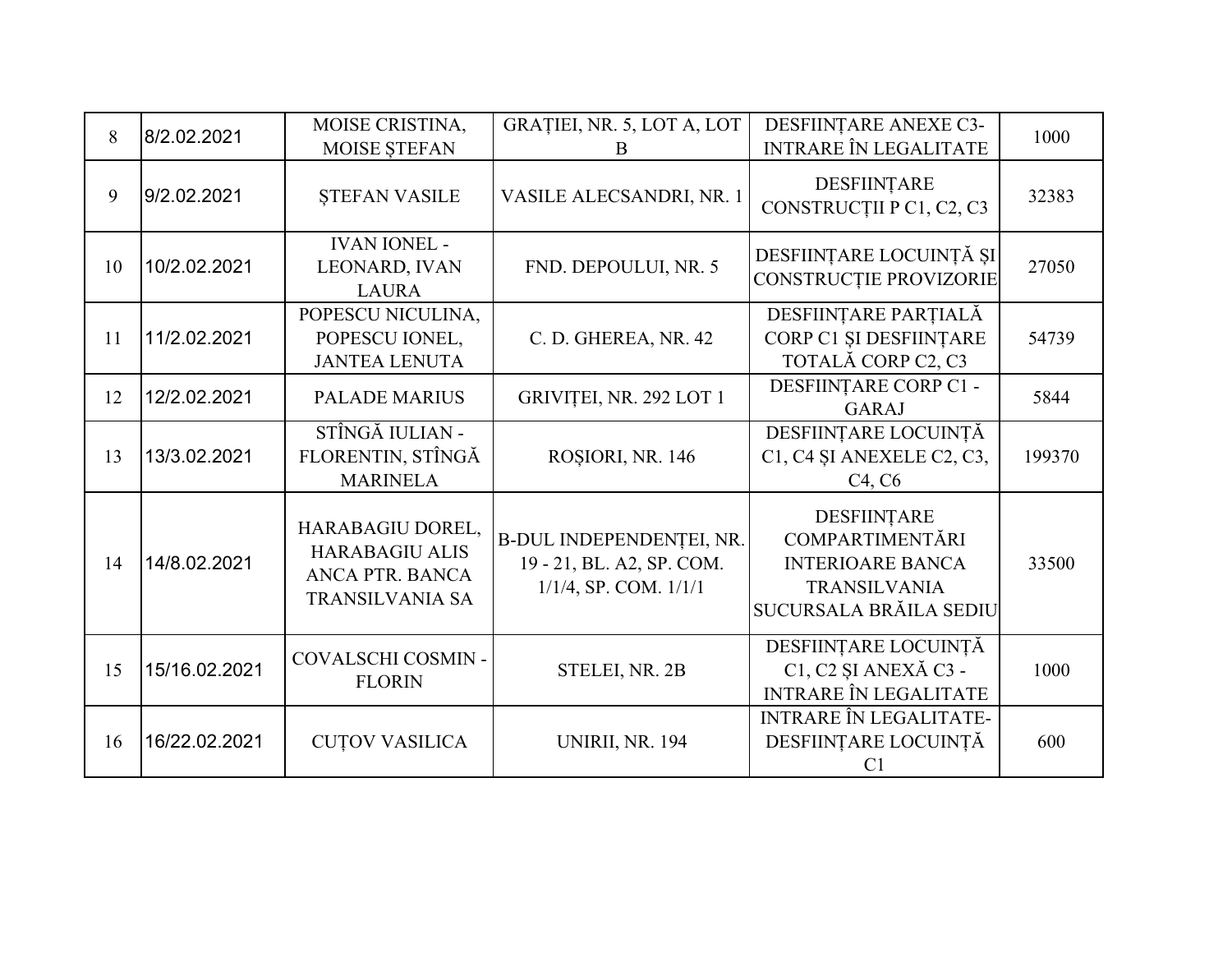| 17 | 17/23.02.2021 | URSU EUGEN, URSU<br><b>NICOLETA</b>                                    | COMUNA DIN PARIS, NR. 66                 | DESFIINȚARE<br>CONSTRUCȚII P C1-<br>LOCUINȚĂ, C2 P - ANEXĂ,<br>C3 P - LOCUINȚĂ ȘI C4 P -<br>ANEXĂ | 2500  |
|----|---------------|------------------------------------------------------------------------|------------------------------------------|---------------------------------------------------------------------------------------------------|-------|
| 18 | 18/1.03.2021  | NICULAE GRIGORE,<br>NICULAE IONICA                                     | E. TEODOROIU, NR. 57                     | DESFIINȚARE CORPURI C2,<br>C3 - INTRARE ÎN<br><b>LEGALITATE</b>                                   | 1000  |
| 19 | 19/1.03.2021  | <b>SECĂREANU</b><br>CRISTINEL,<br>SECĂREANU NUȚICA                     | <b>G-RAL D. PRAPORGESCU,</b><br>NR. 117B | DESFIINȚARE CORP DE<br><b>CLĂDIRE C1</b>                                                          | 39178 |
| 20 | 20/15.03.2021 | DRĂGAN GICU,<br>DRĂGAN LIGIA                                           | RAHOVEI, NR. 266A                        | DESFIINȚARE CORPURI C1,<br>C <sub>2</sub>                                                         | 26295 |
| 21 | 21/19.03.2021 | ZAHARIA GHEORGHE                                                       | NUFĂRULUI, NR. 14                        | DESFIINȚARE PARȚIALĂ<br>CORP <sub>C2</sub>                                                        | 3000  |
| 22 | 22/25.03.2021 | CONSTANTIN IONUȚ,<br><b>CONSTANTIN</b><br><b>MARINELA</b>              | DRAGOȘ VODĂ, NR. 2                       | DESFIINȚARE LOCUINȚĂ<br>C <sub>2</sub> ŞI ANEXĂ<br>GOSPODĂREASCĂ C2                               | 1000  |
| 23 | 23/25.03.2021 | GĂDIUȚĂ NONI,<br>MOMESCU, (FOSTĂ<br>PĂUN) GEANINA -<br><b>CĂTĂLINA</b> | CUCULUI, NR. 29                          | DESFIINȚARE LOCUINȚĂ<br>CORP C2 ȘI ANEXĂ CORP<br>C3P                                              | 300   |
| 24 | 24/29.03.2021 | <b>ISTRATE CRISTIAN-</b><br>ALIN, ISTRATE<br><b>LOREDANA - OANA</b>    | ŞOS. RM. SĂRAT, NR. 72                   | DESFIINȚARE CORP C2 -<br>ANEXĂ                                                                    | 1000  |
| 25 | 25/29.03.2021 | ION PETRICĂ, ION<br><b>MARINELA</b>                                    | ŞOS. BALDOVINEŞTI, NR. 31                | DESFIINȚARE CORP C3,<br>(FOSTĂ C4 ÎNAINTEA<br>DEZMEMBRĂRII)                                       | 1000  |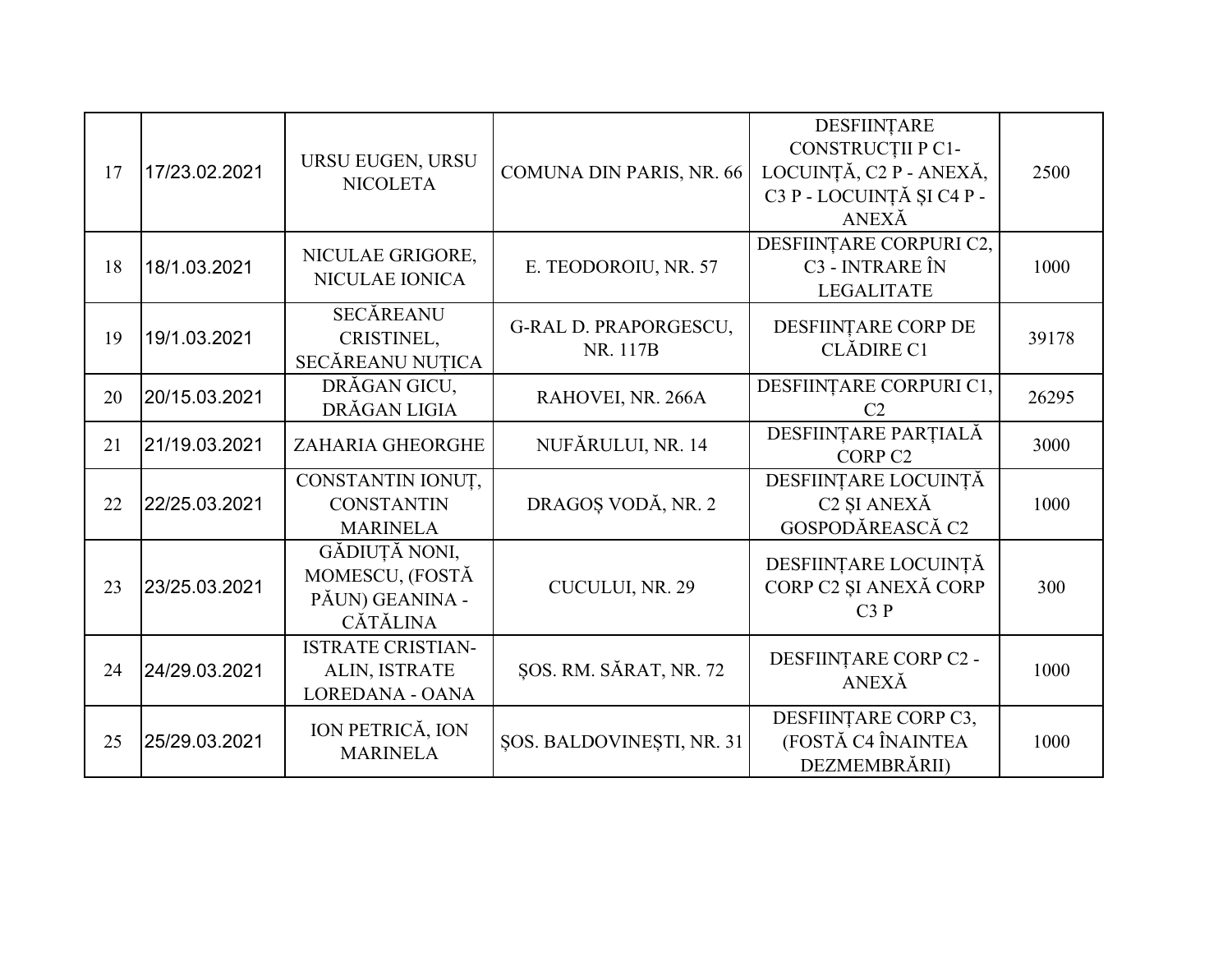| 26 | 26/6.04.2021  | PĂVĂLAȘCU CEZAR,<br>PĂVĂLAȘCU AURELIA                                              | M. BRAVU, NR. 214    | <b>INTRARE ÎN LEGALITATE</b><br>PENTRU DESFIINȚARE<br>CORP C1 partial SI C2, C3                                                                              | 5000  |
|----|---------------|------------------------------------------------------------------------------------|----------------------|--------------------------------------------------------------------------------------------------------------------------------------------------------------|-------|
| 27 | 27/7.04.2021  | PRIMĂRIA<br>MUNICIPIULUI BRĂILA                                                    | C. GALAȚI, NR. 342B  | DESFIINȚARE CORP C4 ȘI<br>CORP C5 ÎN VEDEREA<br>REALIZĂRII OBIECTIVULUI<br>DE INVESTIȚII<br><b>REABILITAREA</b><br>STADIONULUI MUNICIPAL<br><b>PROGRESUL</b> | 32650 |
| 28 | 28/12.04.2021 | <b>VLAD ENACHE, VLAD</b><br><b>SOFITA</b>                                          | 9 MAI 1877, NR. 6    | DESFIINȚARE CORP C1 -<br><b>GARAJ</b>                                                                                                                        | 100   |
| 29 | 29/12.04.2021 | <b>IACOB CRISTINEL,</b><br><b>IACOB NICA</b>                                       | GOSPODARILOR, NR. 10 | DESFIINȚARE CORP C4 ȘI<br>CORP C5 ÎN VEDEREA<br>REALIZĂRII OBIECTIVULUI<br>DE INVESTIȚII<br><b>REABILITAREA</b><br>STADIONULUI MUNICIPAL<br><b>PROGRESUL</b> | 1000  |
| 30 | 30/5.05.2021  | HAGIU CĂTĂLIN,<br><b>HAGIU RODICA</b><br><b>EUGENIA</b>                            | GRIVIȚEI, NR. 424    | DESFIINȚARE LOCUINȚĂ<br>CORP C1 - INTRARE ÎN<br><b>LEGALITATE</b>                                                                                            | 1000  |
| 31 | 31/5.05.2021  | <b>MICU MARCELA</b>                                                                | PIETREI, NR. 4       | DESFIINȚARE PARȚIALĂ<br>CORP C1 P ȘI DESFIINȚARE<br>TOTALĂ CORP C3 P                                                                                         | 5000  |
| 32 | 32/20.05.2021 | <b>GHEORGHE BUNEA</b><br>RĂZVAN, GHEORGHE<br><b>BUNEA AURELIA-</b><br><b>MARIA</b> | M. BRAVU, NR. 148    | DESFIINȚARE CORPURI C1,<br>C2, C3                                                                                                                            | 12000 |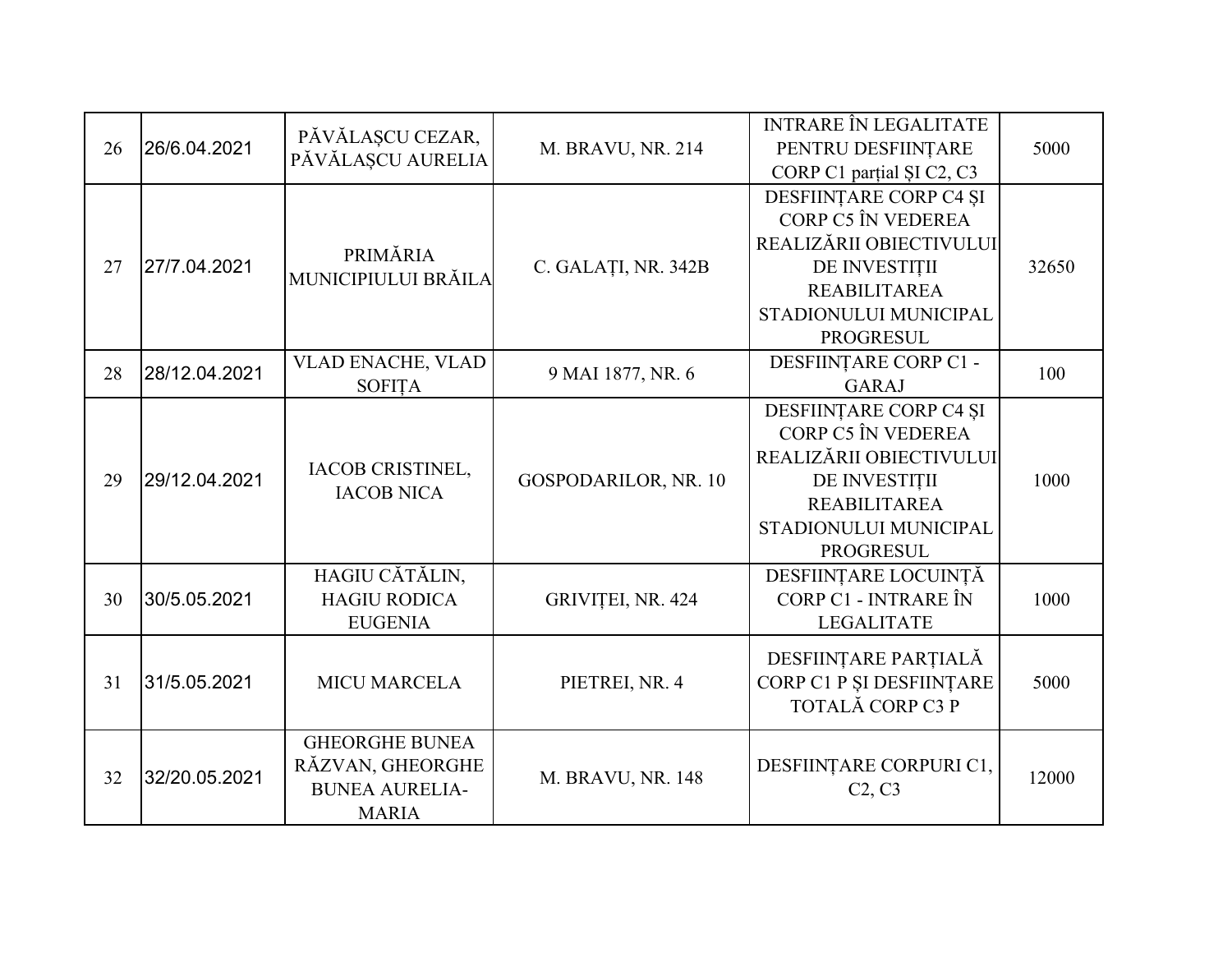| 33 | 33/24.05.2021 | MOCANU ANTON,<br><b>MOCANU RADA</b>                                         | G. ENESCU, NR. 133 LOT 2        | DESFIINȚARE C-ȚII<br><b>PROVIZORII</b>                                                             | 5000  |
|----|---------------|-----------------------------------------------------------------------------|---------------------------------|----------------------------------------------------------------------------------------------------|-------|
| 34 | 34/24.05.2021 | <b>VLAD DANIEL</b>                                                          | MALULUI, NR. 16                 | DESFIINȚARE CORP C1 -<br><b>GARAJ</b>                                                              | 10000 |
| 35 | 35/26.05.2021 | <b>STROE ADRIAN -</b><br><b>MARIUS, STROE</b><br><b>IONELA-ROXANA</b>       | C. PETRESCU, NR. 25A            | DESFIINȚARE LOCUINȚĂ<br>C <sub>3</sub>                                                             | 1000  |
| 36 | 36/3.06.2021  | <b>NECULA LANG</b><br>LAURENȚIU, NECULA<br><b>LANG GIGEL</b>                | DUMBRAVA ROȘIE, NR. 175         | DESFIINȚARE C-ȚIE C3                                                                               | 500   |
| 37 | 37/3.06.2021  | EREMIA EUGEN,<br>EREMIA ANIȘOARA                                            | DECEBAL, NR. 69 LOT 2/2         | DESFIINȚARE ANEXĂ C1 ȘI<br>$C2$ , (FOSTA $C6$ , $C7$ )                                             | 4067  |
| 38 | 38/3.06.2021  | EREMIA EUGEN,<br>EREMIA ANIŞOARA                                            | DECEBAL, NR. 69 LOT 2, AP.<br>2 | <b>DESFIINTARE</b><br><b>APARTAMENT NR. 2 DIN</b><br>CORPURL C1, (FOST C5)                         | 1694  |
| 39 | 39/10.06.2021 | TOADER DUMITRU,<br><b>TOADER ANGHELINA</b>                                  | BRATES, NR. 48BIS               | DESFIINTARE CORPURILE<br>C1, C2, C4 INTRARE ÎN<br><b>LEGALITATE</b>                                | 11002 |
| 40 | 40/14.06.2021 | ZAMFIR COSTICĂ,<br><b>ZAMFIR VALERICA</b>                                   | <b>M. BRAVU, NR. 153</b>        | DESFIINȚARE LOCUINȚĂ<br>C1 ȘI ANEXE C2, C3, C4                                                     | 1000  |
| 41 | 41/15.06.2021 | <b>GHELASE ANCA</b><br><b>CARMEN</b>                                        | RAHOVEI, NR. 66                 | <b>INTRARE ÎN LEGALITATE</b><br>DESFIINȚARE PARȚIALĂ<br>LOCUINȚĂ C2 ȘI ANEXE C3,<br>C <sub>4</sub> | 10000 |
| 42 | 42/15.06.2021 | <b>PARASCHIV</b><br>FLORENTIN CĂTĂLIN,<br>PARASCHIV DORIANA<br><b>ALINA</b> | ALBIEI, NR. 6                   | DESFIINȚARE LOCUINȚĂ<br>C1, C2 SI ANEXE C3, C4, C5,<br>C6                                          | 1000  |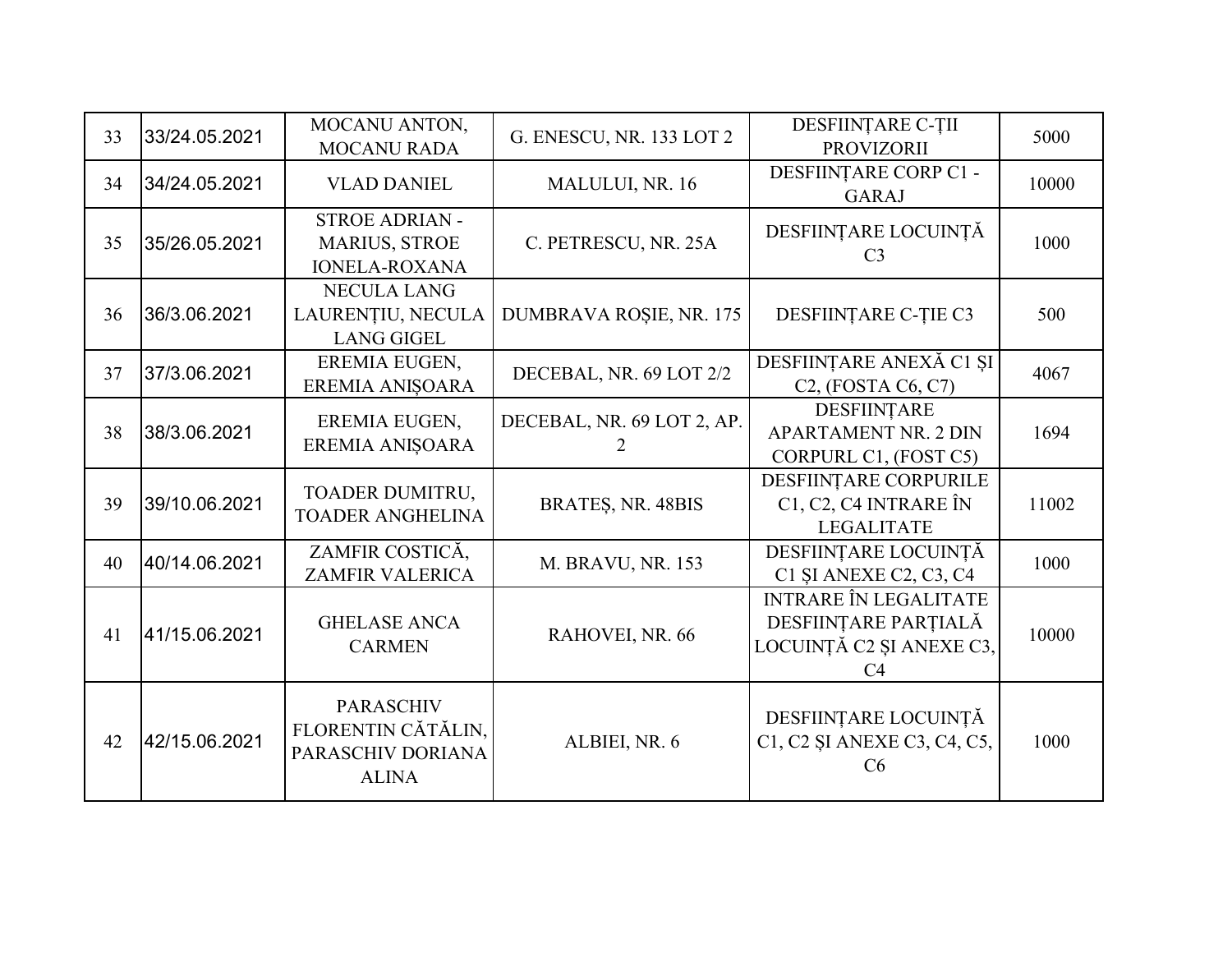| 43 | 43/22.06.2021 | LICEUL TEHNOLOGIC<br>PANAIT ISTRATI                                  | PLANTELOR, NR. 13 - 17           | DESFIINȚARE CORP C4 -<br>COȘ DE FUM ȘI CORP C9 -<br><b>SOPRON</b>                   | 1100 |
|----|---------------|----------------------------------------------------------------------|----------------------------------|-------------------------------------------------------------------------------------|------|
| 44 | 44/25.06.2021 | VIȘAN LAURENȚIU,<br>VIȘAN PETRICA,<br><b>VISAN MIHAELA</b>           | SEBEȘULUI, NR. 148               | DESFIINȚARE CORPURI C2,<br>C5, C6                                                   | 1000 |
| 45 | 45/25.06.2021 | OTELEA GHEORGHE,<br>TÂRLUNGEANU<br><b>MARIA</b>                      | B. ȘT. DELAVRANCEA, NR.<br>18    | DESFIINȚARE PARȚIALĂ<br>CORP C2 - LOCUINȚĂ,<br>DESFIINȚARE TOTALĂ C3,<br>C4 - ANEXE | 2000 |
| 46 | 46/29.06.2021 | ASOCIAȚIA S.O.S.<br><b>AUTISM BRĂILA</b>                             | INDUSTRIEI, NR. 114 LOT 1        | DESFIINȚARE PARȚIALĂ<br>LOCUINȚĂ C1 ȘI ANEXĂ C2                                     | 1000 |
| 47 | 47/1.07.2021  | <b>IORDĂNESCU</b><br>OLIMPIA,<br><b>IORDĂNESCU ADRIAN</b>            | CASTANULUI, NR. 30B              | DESFIINȚARE ANEXĂ C3                                                                | 1200 |
| 48 | 48/1.07.2021  | <b>SC LA GIABY SRL</b>                                               | ARGESULUI, NR. 30                | DESFIINȚARE LOCUINȚĂ<br>C1 ȘI ANEXE C2, C3, C4, C5                                  | 1000 |
| 49 | 49/9.07.2021  | ENACHE DĂNUS,<br><b>ENACHE DANIELA</b>                               | DUMBRAVA ROȘIE, NR. 34C -<br>34B | DESFIINȚARE CORP C2 -<br><b>INTRARE ÎN LEGALITATE</b>                               | 1000 |
| 50 | 50/9.07.2021  | <b>GRECEA</b><br>GHEORGHIȚĂ,<br><b>GRECEA CARMEN</b><br><b>ELENA</b> | TIMIȘ, NR. 86                    | DESFIINȚARE CORPURI C2,<br>C3, C4                                                   | 3000 |
| 51 | 51/15.07.2021 | CONSTANTIN SILVIA,<br><b>VACU ADRIAN</b><br><b>CĂTĂLIN</b>           | RAHOVA, NR. 346                  | DESFIINTARE ANEXE<br>GOSPODĂREȘTI C2, C3                                            | 1000 |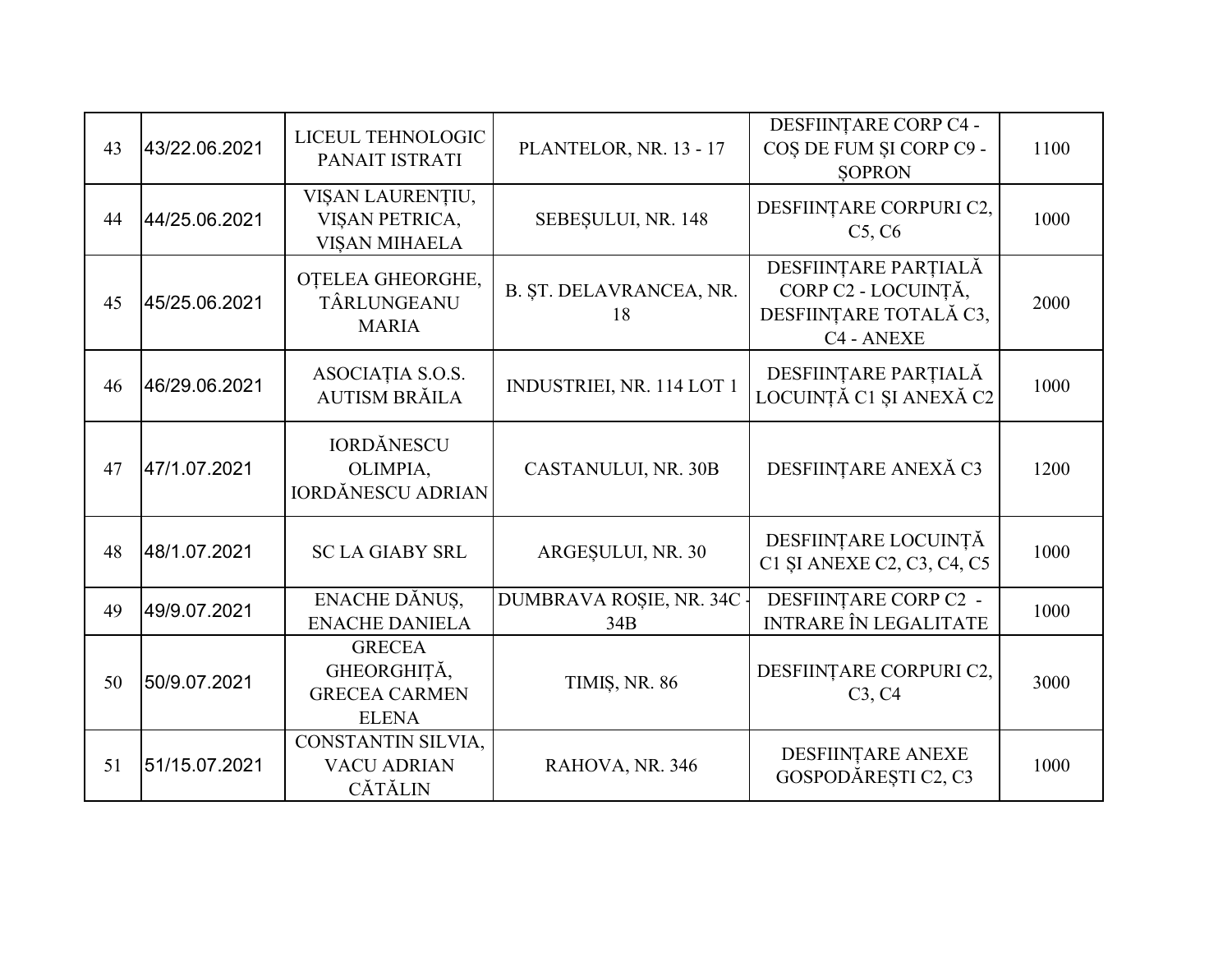|    |               |                                  |                          | DESFIINȚARE PARȚIALĂ                                                                                               |      |
|----|---------------|----------------------------------|--------------------------|--------------------------------------------------------------------------------------------------------------------|------|
| 52 | 52/21.07.2021 | <b>GHEORGHE ANETA</b>            | 9 MAI 1877, NR. 34       | CORP C1 ȘI TOTALĂ                                                                                                  | 9200 |
|    |               |                                  |                          | CORPURI C2, C3, C4                                                                                                 |      |
|    |               |                                  |                          | DESFIINTARE CORP C2,                                                                                               |      |
|    |               | TUDOR IONEL, TUDOR               |                          | (LOCUINȚĂ) PARȚIAL,                                                                                                |      |
| 53 | 53/23.07.2021 | <b>ANETA</b>                     | MOLDOVEI, NR. 39         | CORP C1 (MAGAZIE), CORP                                                                                            | 1000 |
|    |               |                                  |                          | C3 (WC) - INTRARE ÎN                                                                                               |      |
|    |               |                                  |                          | <b>LEGALITATE</b>                                                                                                  |      |
|    |               | <b>BISERICA</b>                  |                          |                                                                                                                    |      |
|    |               | ADVENTISTĂ DE ZIUA               |                          | DESFIINTARE                                                                                                        |      |
| 54 | 54/23.07.2021 | A SAPTEA                         | POLONĂ, NR. 22           | <b>CONSTRUCTIE C2</b>                                                                                              | 5000 |
|    |               | <b>CONFERINȚA</b>                |                          |                                                                                                                    |      |
|    |               | <b>MUNTENIA</b><br>NECULA IONEL, |                          |                                                                                                                    |      |
| 55 | 55/5.08.2021  | NECULA FLORICICA -               | CODRULUI, NR. 18         | DESFIINȚARE CORP C1 ȘI C-                                                                                          | 1000 |
|    |               | <b>LUCIA</b>                     |                          | <b>TIE PROVIZORIE</b>                                                                                              |      |
|    |               |                                  |                          |                                                                                                                    |      |
| 56 | 56/20.08.2021 | DAN MIRCEA ROMEO,                | RAHOVA, NR. 383          | DESFIINȚARE CORPURI C1,                                                                                            | 3000 |
|    |               | <b>DAN EUGENIA</b>               |                          | C <sub>2</sub> , C <sub>3</sub> , C <sub>4</sub>                                                                   |      |
|    |               | <b>GHEORGHE DANIEL -</b>         |                          |                                                                                                                    |      |
| 57 | 57/3.09.2021  | CRISTIAN, GHEORGHE               | P-TA CARPATI, NR. 7A     | DESFIINȚARE PARȚIALĂ                                                                                               | 1000 |
|    |               | <b>AURELIA</b>                   |                          | CORP <sub>C1</sub>                                                                                                 |      |
| 58 | 58/6.09.2021  | PÎRLOG ANA MARIA,                | SF. FILOFTEIA, NR. 13    | DESFIINȚARE CORP C2 -                                                                                              | 7117 |
|    |               | PÎRLOG PETRICĂ                   |                          | ANEXĂ                                                                                                              |      |
|    |               |                                  |                          | DESFIINȚARE CORPURI C1,                                                                                            |      |
| 59 | 59/6.09.2021  | <b>RADU ANETA</b>                | MIRCEA CEL MARE, NR. 84  | C <sub>2</sub> , C <sub>3</sub> , C <sub>4</sub> , C <sub>5</sub> , C <sub>6</sub> , C <sub>7</sub> S <sub>I</sub> | 1000 |
|    |               |                                  |                          | CONSTRUCȚII PROVIZORII                                                                                             |      |
|    |               |                                  |                          |                                                                                                                    |      |
| 60 | 60/6.09.2021  | <b>IVAN CRISTIAN -</b>           | <b>GAROAFELOR, NR. 2</b> | DESFIINȚARE LOCUINȚĂ                                                                                               | 1500 |
|    |               | <b>VASILE</b>                    |                          | CORPURI C1, C2                                                                                                     |      |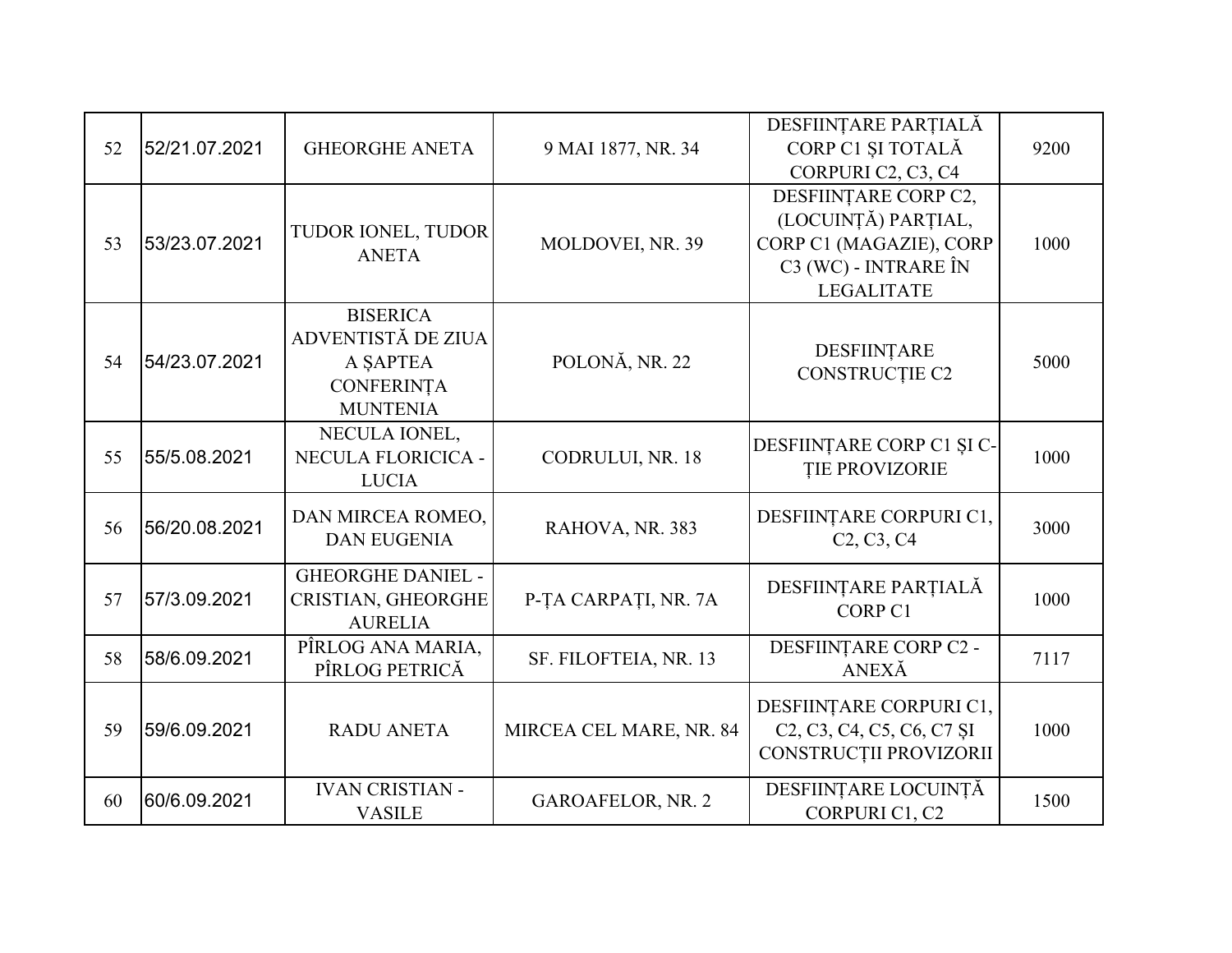| 61 | 61/7.09.2021  | VĂCĂREANU<br><b>NICOLAE</b>                                                              | MIRCEA VODĂ, NR. 93                   | DESFIINȚARE ANEXĂ<br>LOCUINȚĂ CORP C3                                       | 350  |
|----|---------------|------------------------------------------------------------------------------------------|---------------------------------------|-----------------------------------------------------------------------------|------|
| 62 | 62/7.09.2021  | TIHANOV FLORIN -<br>VIRGIL, TIHANOV<br><b>TATIANA</b>                                    | ŞOS. RM. SĂRAT, NR. 25                | DESFIINȚARE LOCUINȚĂ<br>C1 SI ANEXE C2, C3                                  | 2500 |
| 63 | 63/13.09.2021 | NAN GEORGIANA,<br>MOCANU IOANA,<br>MOCANU FLORIN,<br>MOCANU CRISTIANA<br><b>ANIŞOARA</b> | ARGESULUI, NR. 14                     | DESFIINȚARE CORP C2 -<br><b>MAGAZIE</b>                                     | 1000 |
| 64 | 64/14.09.2021 | <b>VASILE ATENA</b>                                                                      | GRIVIȚA, NR. 212                      | DESFIINȚARE PARȚIALĂ<br>ANEXĂ - CORP C6                                     | 100  |
| 65 | 65/5.10.2021  | ION MARIAN, ION<br><b>MARIANA</b>                                                        | MĂRULUI, NR. 74                       | DESFIINȚARE CORP C1 -<br><b>INTRARE ÎN LEGALITATE</b>                       | 1000 |
| 66 | 66/6.10.2021  | NEMȚEANU DAVID -<br><b>MARIAN, PÎRVU</b><br>ALEXE, PÎRVU<br><b>DANIELA</b>               | PENSIONATULUI, NR. 14<br>LOT 2, LOT B | DESFIINȚARE CORPURI C1,<br>C <sub>2</sub> , C <sub>3</sub> , C <sub>4</sub> | 5000 |
| 67 | 67/6.10.2021  | <b>SOFRONE MARIANA</b>                                                                   | MARE, NR. 35C                         | DESFIINȚARE<br>CONSTRUCȚIE ANEXĂ C2<br><b>INTRARE ÎN LEGALITATE</b>         | 1000 |
| 68 | 68/7.10.2021  | STRATULAT OANA<br><b>MARIANA</b>                                                         | A. COCOS, NR. 70                      | <b>INTRARE ÎN LEGALITATE</b><br>DESFIINȚARE GARAJ CORP<br>C <sub>5</sub>    | 5000 |
| 69 | 69/8.10.2021  | <b>BANCIU NICOLETA,</b><br><b>BANCIU VASILE,</b><br><b>BANCIU FLORIN</b>                 | I. SLAVICI, NR. 154                   | DESFIINTARE<br>CONSTRUCȚII C3, C4,<br>(ANEXÅP)                              | 500  |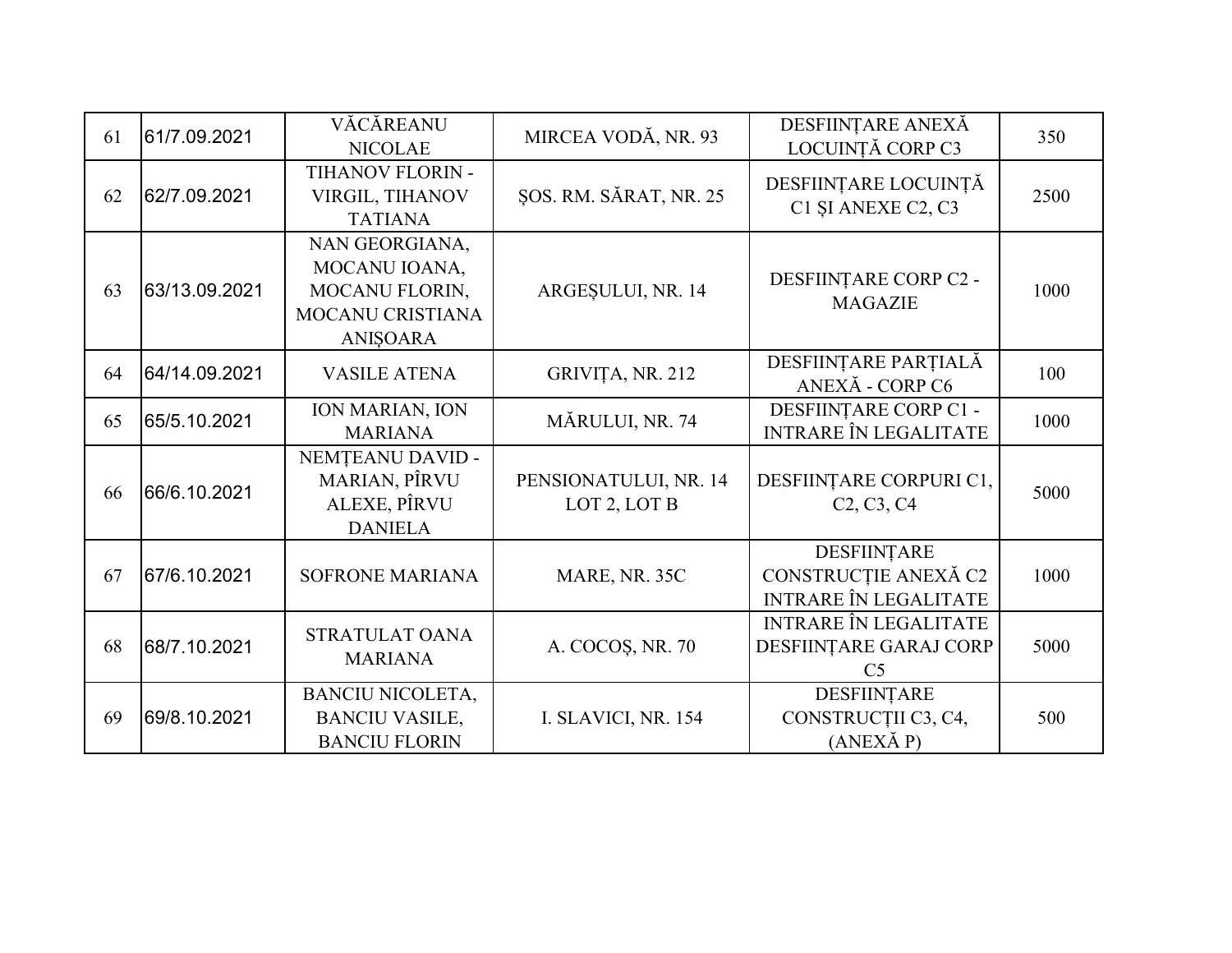| 70 | 70/26.10.2021 | <b>SC SYLY COM SRL</b>                    | ŞOS. DE CENTURĂ, NR. 1+1<br>$LOT 2A - A$ | DESFIINȚARE<br>CONSTRUCȚII C2, C8, C9,<br>C11, C12, C13, C14, C15, C16                                           | 10000    |
|----|---------------|-------------------------------------------|------------------------------------------|------------------------------------------------------------------------------------------------------------------|----------|
| 71 | 71/26.10.2021 | ENGLEZU LINCA,<br><b>ENGLEZU GEORGETA</b> | RAHOVA, NR. 134                          | DESFIINTARE ANEXE C3,<br>C4, C5, C7, C8                                                                          | 2000     |
| 72 | 72/28.10.2021 | <b>CAVALIOV NATALIA</b>                   | M. VITEAZU, NR. 36                       | DESFIINȚARE CORPURI<br>C1parțial, C2, C3 ȘI<br>CONSTRUCȚIA<br>PROVIZORIE DIN LEMN                                | $\theta$ |
| 73 | 73/1.11.2021  | CÂINEANU ALIN<br><b>DANIEL</b>            | ZARANDULUI, NR. 2                        | <b>INTRARE ÎN LEGALITATE -</b><br>DEWSFIINTARE ANEXE<br>CORP C2 SI CORP C3                                       | 1000     |
| 74 | 74/1.11.2021  | <b>SC PROMEX SA</b>                       | <b>INDUSTRIEI, NR. 17 LOT 40</b>         | DESFIINȚARE CORP C1 -<br>CENTRALĂ TERMICĂ ȘI<br><b>CORP C5 - ATELIER</b><br>DEBITARE FORJĂ                       | 25000    |
| 75 | 75/1.11.2021  | <b>SC PROMEX SA</b>                       | INDUSTRIEI, NR. 17 LOT 39                | DESFIINTARE CORP C1 -<br>DEPOZIT DE VAR, CORP C2<br>ATELIER ÎNTREȚINERE<br>FORJĂ ȘI CORPC3 -<br>MAGAZIE METALICĂ | 25000    |
| 76 | 76/1.11.2021  | <b>SC PROMEX SA</b>                       | <b>INDUSTRIEI, NR. 17 LOT 30</b>         | DESFIINȚARE CORP C1 -<br>HALĂ FORJĂ MIJLOCIE ȘI<br>CORP C2 - GRUP SOCIAL                                         | 60000    |
| 77 | 77/2.11.2021  | FASOLĂ MIRCEA                             | P.O. BĂNCILĂ, NR. 23                     | DESFIINȚARE ANEXE C3,<br>C <sub>4</sub> , C <sub>5</sub> , C <sub>7</sub> , C <sub>8</sub> , C <sub>9</sub>      | 4000     |
| 78 | 78/2.11.2021  | ȘTERGĂREL LIVIU -<br><b>CORNEL</b>        | ALUNULUI, NR. 8                          | DESFIINȚARE CORPURI C1,<br>C2, C3                                                                                | 6000     |